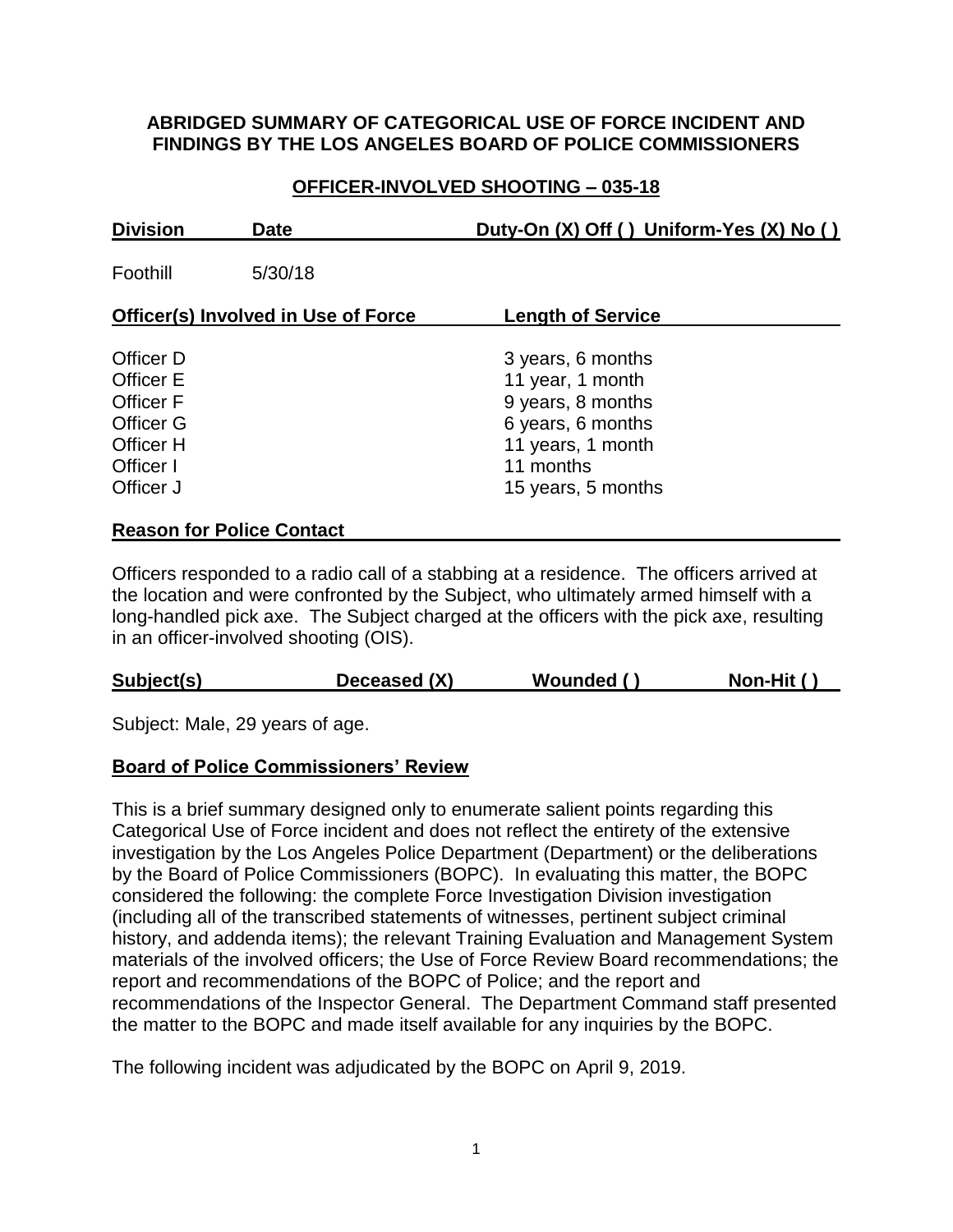#### **Incident Summary**

Witness A returned home to the room he was renting inside a residence. He was greeted by Witness B, the Subject, and Witness C. Witness A, who had never met the Subject or Witness C, was introduced to them and invited to join the three, who were all drinking alcohol. Witness A declined, retired to his bedroom, and went to sleep.

A short time later, Witness A was awakened by the Subject banging on his bedroom door. Before he could get to the door, the Subject forcefully opened it, confronted Witness A and accused him of hurting Witness B. Witness B entered the bedroom behind the Subject and was attempting to stop him from assaulting Witness A. However, she was unsuccessful, as the Subject pushed her into the door jamb where she struck her head against the wall. Although dazed from hitting her head, Witness B continued to intervene and eventually convinced the Subject that Witness A was not the one who had hurt her and ultimately persuaded him to exit the room.

Witness A was uncomfortable with the Subject's aggressive behavior. In an attempt to de-escalate the situation, he decided to leave for the night and stay at his mother's house. However, as he exited the house, the Subject followed him down the driveway and confronted him at the front gate. Witness A made further attempts to get away, but the Subject punched him in the face and stated, "You're going to die. Die mother [expletive deleted]." At that point, the Subject stabbed Witness A in the stomach with a knife. Witness A managed to break free and ran back inside the house with the knife still imbedded in his stomach. He locked the door and called 9-1-1.

Witness A reported to the Emergency Board Operator (EBO) at Communications Division (CD) that he had been stabbed with a knife and that the Subject was still outside. Witness A did not know the address of the residence; however, he relayed the cross-streets. He went on to tell the EBO that he was in the second house from the corner.

CD then broadcast the call and provided a description of the Subject.

Uniformed Sergeant A, and uniformed partners Police Officers A and B, immediately notified CD that they were responding.

At the request of CD, Officer A verified that the officers were beanbag shotgun equipped, and also requested the response of an Air Unit. Several requests for an Air Unit were made throughout this incident; however, due to weather conditions, an Air Unit was unable to respond.

Officer A broadcast that the officers had arrived at the location (Code Six) as Officer B parked at the intersection. As Officer A and his partner exited their vehicle, Officer A unholstered his/her pistol and cleared the vehicles parked along the curb as he/she searched for the exact location of the radio call. Officer A saw a bald, male (the Subject) with two females (Witnesses B and C) in the driveway/carport area in front of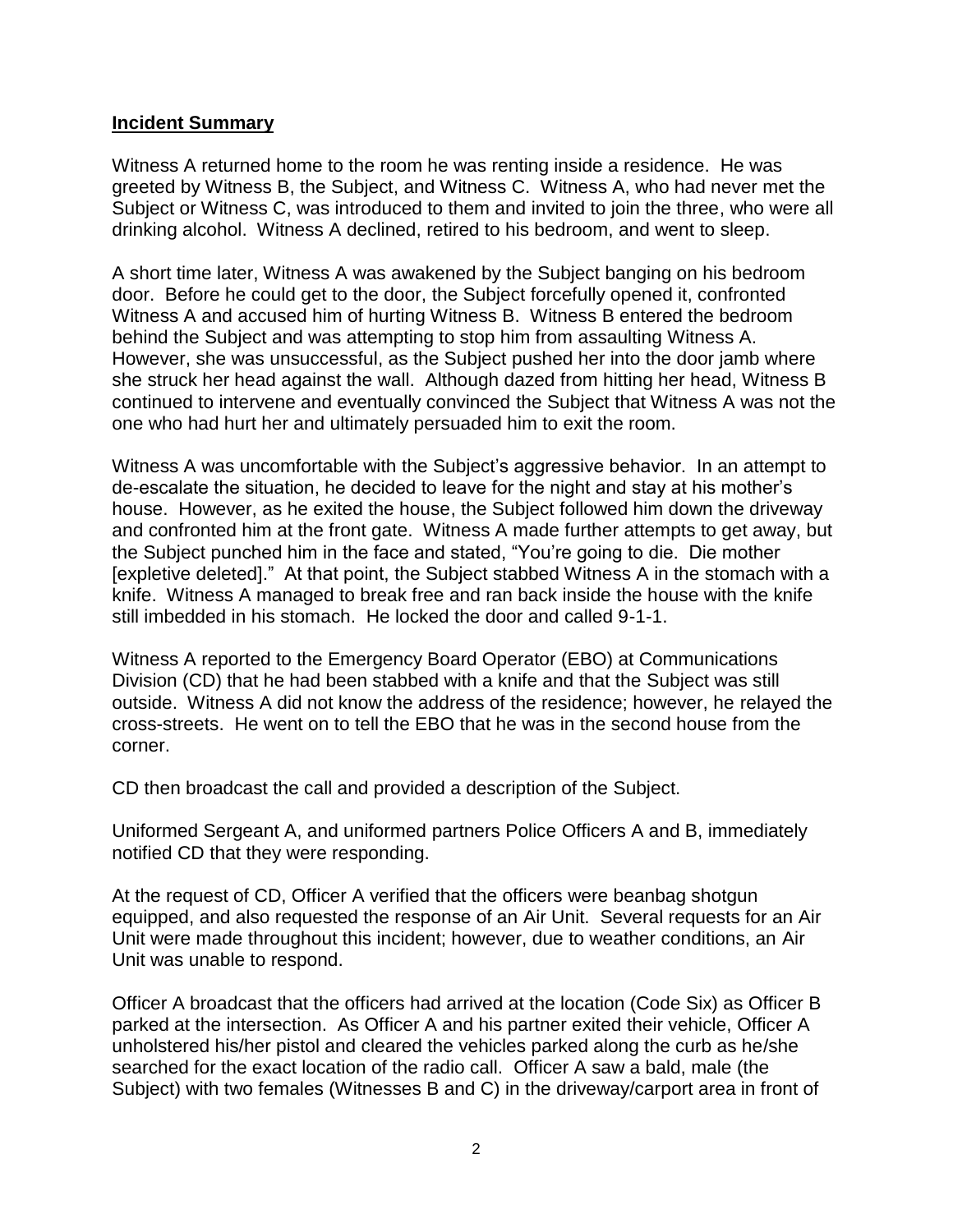the location. He/she asked CD to verify with Witness A if the Subject could be standing outside with two females. The EBO broadcast to the officers that the Subject was with at least one female. Witness A believed he was still armed.

Officer A then broadcast he/she had one male and two females outside of the location and requested a backup unit. Officers A and B took up positions on either side of the driveway and began giving verbal commands to the trio.

At about this time, Sergeant A arrived and began managing the scene. As depicted in Body Worn Video (BWV), the Subject failed to comply with the officers' commands and stayed at the far end of the driveway. Witnesses B and C complied, moved toward the sidewalk, and were handcuffed without incident. Both were then escorted away from the location and debriefed by other officers.

The Subject remained at the far end of the driveway with his hands in his pockets. Officers issued verbal commands to the Subject to take his hands out of his pockets and to place them over his head. The Subject is seen on BWV ignoring the officers' commands. Instead, he remained at the far end of the driveway near the house and casually moved back and forth in front of the two cars parked under the carport. Sergeant A then broadcast a request for a beanbag shotgun.

Due to the nature of the radio call and the subsequent request for a backup unit, numerous units responded to the scene, including the involved officers. Many of the other responding officers were not involved in any of the force utilized during this incident.

Officer A verified with CD that Witness A was still on the line with them. According to CD, Witness A was inside the residence leaning against the front door and he was keeping pressure on his stab wound.

Sergeant A gathered numerous officers near the mouth of the driveway as others continued their unsuccessful efforts to verbalize with the Subject. Officer A advised the assembled officers of the necessity to get inside the residence because Witness A was inside the house, bleeding, and needed medical treatment (MT). Sergeant A designated Officer C, who was armed with a shotgun, as the lethal force option. Sergeant A designated Officer A as the communications officer and Officers D and E. armed with a beanbag shotgun and a TASER respectively, as the less-lethal force options.

Realizing the urgency of contacting Witness A, Sergeant A planned to move his/her designated contact team up to the left side of the driveway. Additionally, he/she directed several officers, including Officer F, to approach along the right side of the driveway with the primary responsibility of being the arrest team. The remaining officers filled in any gaps created as the teams moved up the driveway and/or provided support such as additional TASERs and beanbag shotguns.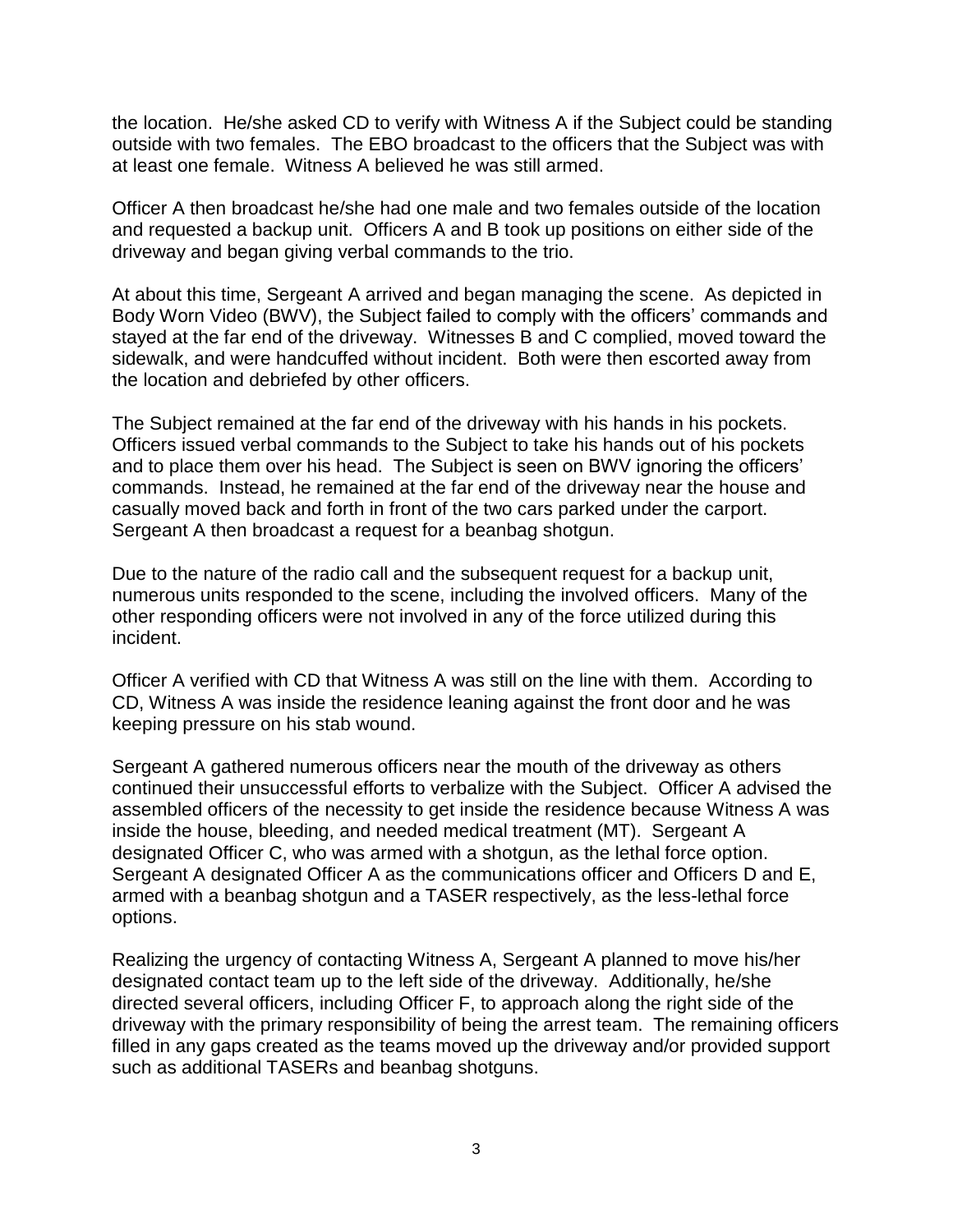With the assignments and objective clearly identified, Sergeant A directed Officer A to verbally advise the Subject that force could be used to arrest him. Officer A told the Subject that if he failed to comply with the officers' commands, officers may be forced to use a TASER or beanbag shotgun against him and that either could result in serious injury or death. Officer A again ordered the Subject to put his hands up and again the Subject failed to comply.

Shortly after midnight, Sergeant A gave the command for the officers to start their approach up the driveway. Officer C led the approach with his/her shotgun followed by Officer D armed with a beanbag shotgun. Officers A and B, both armed with their unholstered pistols, were next in the group, with Officer E following them, armed with his/her TASER. Concurrently, Officer F and the other officers with him/her, approached via the right side of the driveway.

Officer A continued to verbalize with the Subject as the officers approached. The team stopped approximately 15 feet away from the Subject and used the two cars parked in the carport as cover. Officer A again ordered the Subject to comply and step out from behind the cars with his hands up. Officer A further advised the Subject that if he did so, he would be detained and informed why the officers were there. The BWV depicts the Subject's failure to comply.

According to Sergeant A, he/she determined the Subject to be unsafe to approach. Sergeant A's decision was based on the fact that the Subject had already stabbed Witness A and that the location of the knife was still unknown. In addition, the Subject was refusing to cooperate and failed to comply with any commands given by any of the officers. With that in mind, Sergeant A believed a TASER application to be a sound tactical decision and announced, "TASER standby." He/she then directed Officer E, Sergeant A's designated TASER officer, to move forward and close the distance between the officers and the Subject. At Sergeant A's direction, Officer A issued one more warning to the Subject that if he continued to ignore the officers' orders, he would be Tased, it would hurt, and that it may cause serious injury or death.

The Subject, who had previously been casually leaning against one of the cars, stood and squared his shoulders to face the officers. At the direction of Sergeant A, Officer E fired the first TASER darts at the Subject from an approximate distance of 11 feet. The BWV depicts that the darts struck the Subject in the torso and upper left leg. His body appeared to momentarily convulse with the cycling of the TASER; however, it failed to incapacitate him, and the Subject was able to pull the darts out. According to the TASER report, the TASER cycled for five seconds, paused for one second, and cycled for another five seconds as the trigger was pulled a second time.

Sergeant A immediately called for another TASER deployment. Officer G, from the right side of the driveway fired his/her TASER at the Subject from an approximate distance of 11 feet. Again, BWV depicted that the TASER darts struck the Subject; however, the TASER had little to no effect on him. According to the TASER report, Officer G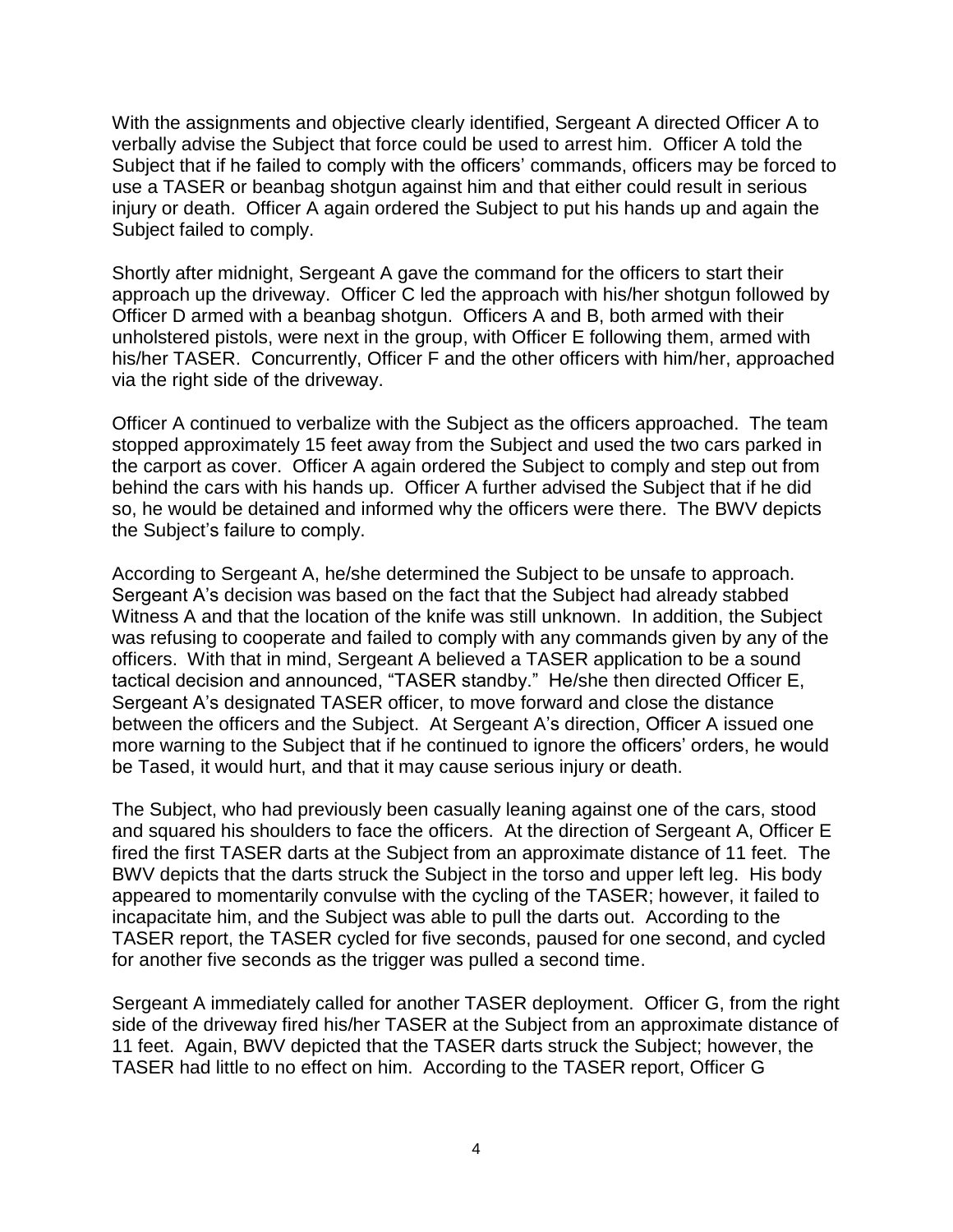activated the TASER a total of five times. The first activation had a four-second cycle while the other four activations cycled for five seconds each.

As the TASERs were being deployed, the Subject moved away from the officers and continued to ignore their repeated commands to put his hands up and to place himself on his knees. In the meantime, Officer D placed him/herself in a geographically advantageous position to deploy the beanbag shotgun and announced, "Beanbag ready." Sergeant A stated, "Beanbag stand by." With that, Officer D immediately fired his first of four beanbag rounds at the Subject from an approximate distance of 15 feet. The first beanbag round struck the Subject in the lower abdomen, the second hit his left buttock, and the third and fourth beanbags struck his left leg. Although all four beanbags struck the Subject, he remained noncompliant. As such, the officers continued their efforts to verbalize with him.

Officer H advised Sergeant A that Officer I had a good angle from which to fire his/her beanbag shotgun at the Subject. At the direction of Sergeant A, Officer I stated, "Beanbag stand by," and fired his/her first beanbag round at the Subject from an approximate distance of 14 feet. The BWV depicted that this round struck the Subject in the lower abdomen and appeared to have somewhat effected the Subject as he flinched, looked directly at Officer I and stated, "Mother [expletive deleted]." He took a fighting stance and began moving toward Officer I as the other officers continued to verbally order the Subject to get down onto the ground.

As the Subject moved toward Officer I, he/she (Officer I) again announced "Beanbag stand by," and fired a second beanbag round at the Subject from an approximate distance of 12 feet. Analysis of the BWV depicted that the Subject flinched at that point, but investigators were unable to determine whether or not Officer I's second beanbag round actually struck the Subject.

Not only did the above-mentioned force options fail to gain the Subject's compliance, according to Sergeant A's BWV, it appeared to enrage him. The Subject grabbed a chair from the front porch of the residence and immediately threw it at Officer I. Officer H was standing next to Officer I and was armed with a TASER. Both officers managed to dodge the chair and Officer H responded by immediately firing his/her TASER at the Subject from an approximate distance of 10 feet. As was the case with the previous TASER activations, the darts connected with the Subject but had little effect on him. According to the TASER report, the TASER cycled for five seconds.

At that point, the Subject cursed at the officers and picked up a large ceramic pot. He immediately threw the pot to the ground at his feet and shattered it. As he picked up large pieces of the broken pot, the officers redeployed, sought better cover and issued additional verbal commands to the Subject. The Subject ignored those commands and began throwing the jagged pieces of the pot over the cars at the officers. One of those pieces struck Officer A in the head and another officer in the lower leg.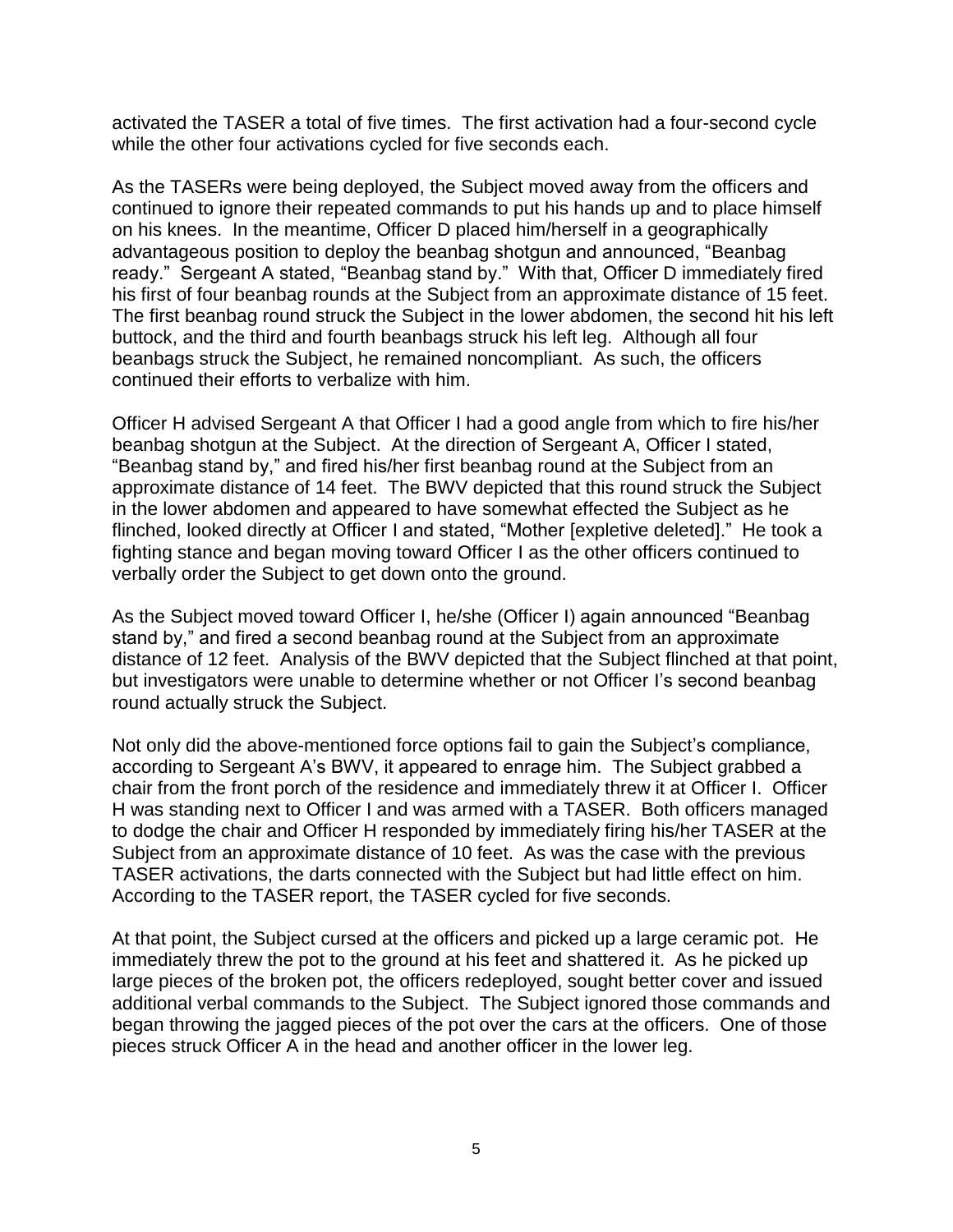As this was occurring, Officer D had reloaded two additional beanbag rounds into his/her shotgun and stated, "Beanbag ready." At the direction of Sergeant A, Officer D used one of the vehicles in the carport as cover, stepped into a firing position and fired one round at the Subject. An analysis of the BWV revealed the beanbag round was fired from an approximate distance of 15 feet and struck the Subject in the left hand.

The Subject continued to ignore commands to surrender and climbed on top of the hood of the Sport Utility Vehicle (SUV) parked in the carport. According to Sergeant A, he/she believed the Subject still possessed pieces of ceramic, was now at an elevated position and, as a result, was a greater threat to the officers. Therefore, Sergeant A directed both Officers D and I to continue firing their beanbag shotguns at the Subject.

With the Subject standing on the hood of the SUV, Officers D, then Officer I, each fired beanbag rounds at the Subject. The analysis of the BWV determined the beanbag rounds were fired from an approximate distance of 17 feet, but investigators were unable to determine if either beanbag round struck the Subject.

The Subject then climbed from the hood of the SUV to the roof of the carport. From there he made his way onto the roof of the residence. At the direction of Sergeant A, the officers moved back toward the street and began dispersing to establish a perimeter around the location.

With the Subject on the roof and the perimeter being secured, Sergeant A assembled a team to rescue Witness A. He/she designated Officers B and C to the role of utilizing lethal force and Officer D as less-lethal with his beanbag shotgun. Meanwhile, Sergeant A and the three officers approached the front door and successfully extricated Witness A from the residence. The Subject was walked to the corner where he received medical treatment from the Firefighter/Paramedics there and was transported to the hospital.

Lieutenant A had arrived at the scene during the initial non-categorical use of force investigation involving the Subject. He/she ultimately declared himself the Incident Commander and contacted Metropolitan Division Special Weapons And Tactics (SWAT) for assistance.

Sergeant A also broadcast a request for an Air Unit and the response of a Metropolitan Division K-9 Unit. He/she was subsequently informed that an Air Unit was unable to respond due to weather and that no K-9 units were deployed.

With the Subject running around on the roof, Sergeant A was designated as the tactical officer and began placing officers in tactical positions to safely secure the perimeter. Sergeant A attempted to deploy a minimum of three officers with lethal and less-lethal options on each side of the residence. In doing so, the front of the house was designated as Side One. The remaining sides, rotating in a clockwise direction, were designated as Sides Two through Four.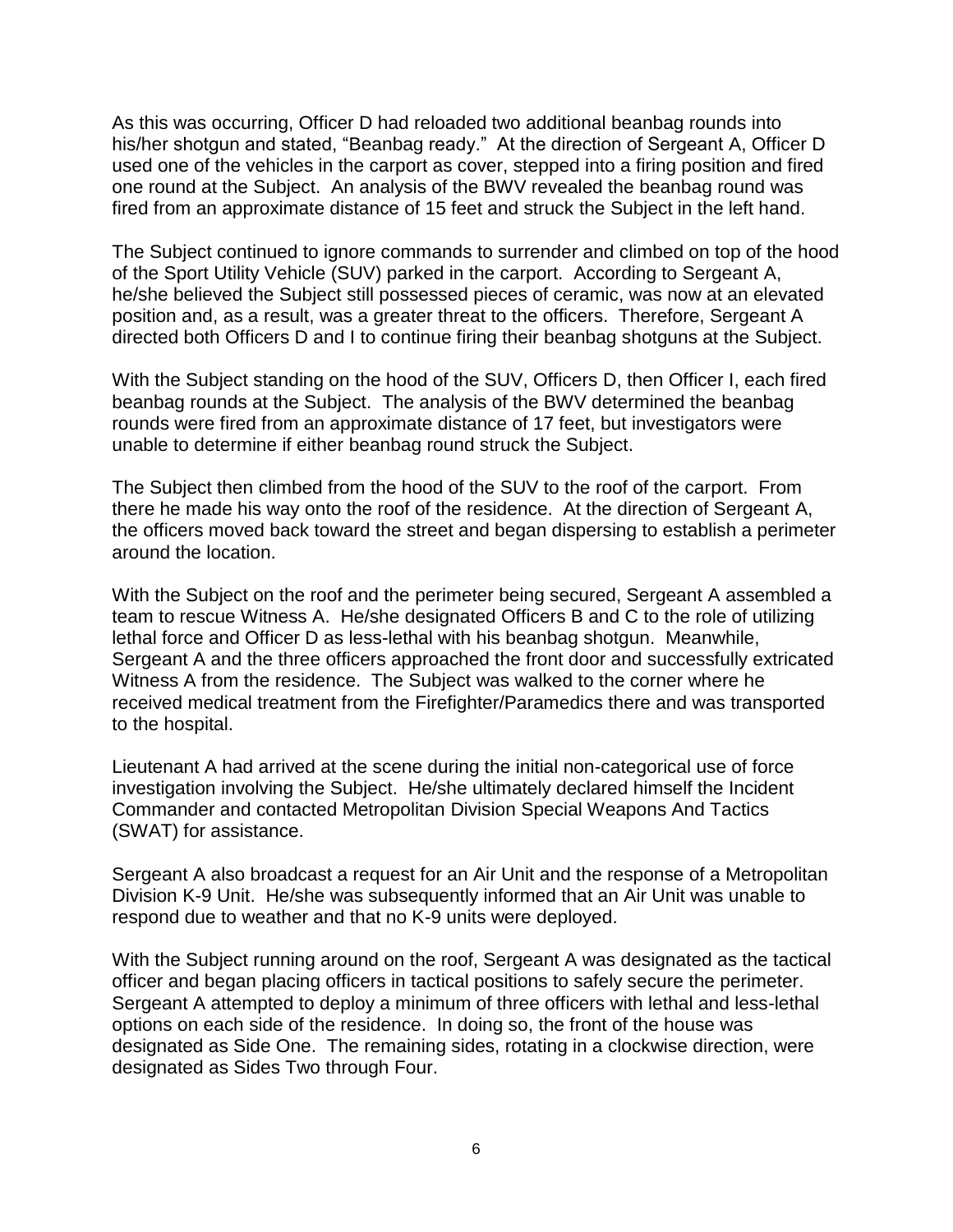From his/her position on Side One of the primary location, Sergeant A supervised the teams designated to secure Sides One and Two. Side two of the residence was secured by several other officers that included Officer G.

Sergeant A coordinated with Sergeant B, who was assigned to supervise the containment on Sides Three and Four of the target location. Side Three was covered by officers that included Officers D and B. Side Four of the location was secured by officers that included Officer F.

Sergeant A broadcast a request for a unit on the perimeter that was rifle equipped. Officer F answered the call and retrieved his/her rifle from the trunk of the police vehicle. Officer F verified that the firing chamber of the rifle was empty, inserted a magazine, and loaded a round into the chamber. Officer F placed the sling around his/her body and responded to Side One of the primary location.

At the direction of Sergeant A, Officer F positioned him/herself in front of the residence with the responsibility to cover the front of the house, specifically the long driveway. Officer F directed Officer E to move a police vehicle to a more advantageous position in front of the house to provide him a clear and unobstructed view down the driveway. With the vehicle in position, Officer F used the engine block as cover and the hood of the vehicle as a stable shooting platform. Officer F advised officers in front of the house to clear the area as he/she was directing the muzzle of his rifle toward the front of the residence.

Another officer joined Officer F and acted as his/her "spotter." In addition, the officer was tasked with manipulating the spotlight on the police vehicle to illuminate the front of the house.

As officers monitored the Subject's movements, it was reported via the radio that the Subject had climbed down from the roof near one of the corners of the house. Officer G, who was stationed on Side Two of the perimeter, monitored the Subject as he climbed down and identified that the Subject was now in possession of a long-handled tool. Officer G broadcast, "FYI, he is armed with a pick or some type of axe."

The Subject, with the pick axe in his possession, climbed over the fence on Side Two of the location and into the rear yard next door. This yard was cluttered with tents that obstructed the officers' view of the yard and of the Subject. As such, Sergeant A and several other officers redeployed and joined the officers already positioned in that yard.

As officers in the yard began giving commands to the Subject, Sergeant A ensured the officers had cover, minimized any possibility of crossfire, and designated responsibilities. He/she placed a shotgun in front of the group of officers with a beanbag shotgun readily available behind the officer armed with lethal force. As officers continued to verbalize with the Subject, he grabbed miscellaneous items from within the tents and threw them at the officers.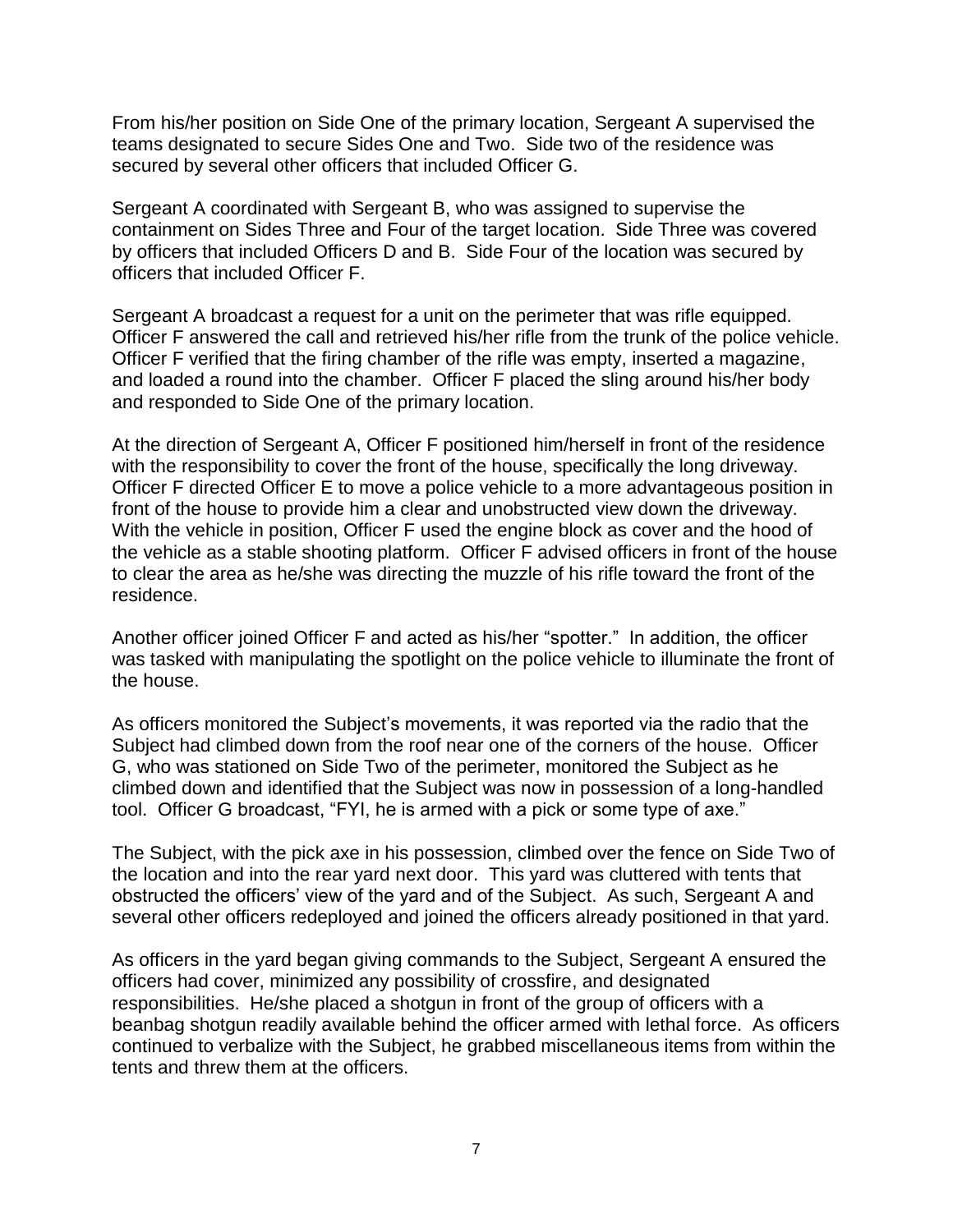The Subject climbed back over the fence into the rear yard of the original residence. With the Subject gone, Sergeant A directed available officers to the front of the residence to evacuate the residents.

Officer K, who was covering Side Three of the location, broadcast that his/her team had a visual of the Subject in the rear yard. Officer K and additional officers ordered the Subject to drop whatever he had in his hands and to surrender. The Subject responded by grabbing bricks, metal objects, wood, and a metal chair and throwing these items over the wall at officers, including Officers B and D. The officers were able to duck and avoid the majority of the items, but the chair struck Officer D on his/her left forearm.

Officer K continued to broadcast the Subject's actions and movement around the yard. He/she then broadcast that the Subject was holding the pick axe. At approximately that same time, Officer K heard a broadcast that a different officer armed with a 40 millimeter launcher had arrived at the scene.

Officer J, armed with the 40-millimeter launcher, and his/her partner, responded to the rear of the location.

Officer K advised Officer J of the Subject's location, that the Subject had been throwing items at the officers, and that he was currently armed with a pick axe. Officer K also advised Officer J that the Subject had been forewarned about the possible use of lesslethal force.

Officer K then directed Officer J to fire the 40-millimeter at the Subject. Officer J fired the first 40-millimeter round, and according to the BWV, it appeared to strike the Subject as he was knocked down below the line of sight of the BWV cameras. Officer K ordered the Subject to drop the pick axe and warned him that if he failed to do so, he would be shot again with the 40-millimeter. The Subject failed to comply and Officer J fired a second 40-millimeter round. The second round struck the fence directly in front of the officers, ricocheted off course, and missed the Subject.

In the meantime, the Subject began striking the rear door of the primary location with the pick axe. Unbeknownst to the officers, that door was the only access to an occupied room at the rear of the structure. The residents inside were awakened by the activity outside and became alarmed as the Subject was now using the pick axe to force his way into their room. As one of the occupants, Witness D, called 911 to report the intruder, her father, Witness E, physically held the door closed, preventing the Subject from making entry.

Officer K, still believing the residence was empty, continued to describe the Subject's activities as he banged on the door with the pick axe and then shattered a window. As the officers monitored his activity at the rear of the residence, they began hearing a female voice from within the residence. Officer K alerted Sergeant A that he/she believed people were inside the residence. However, simultaneously, the Subject left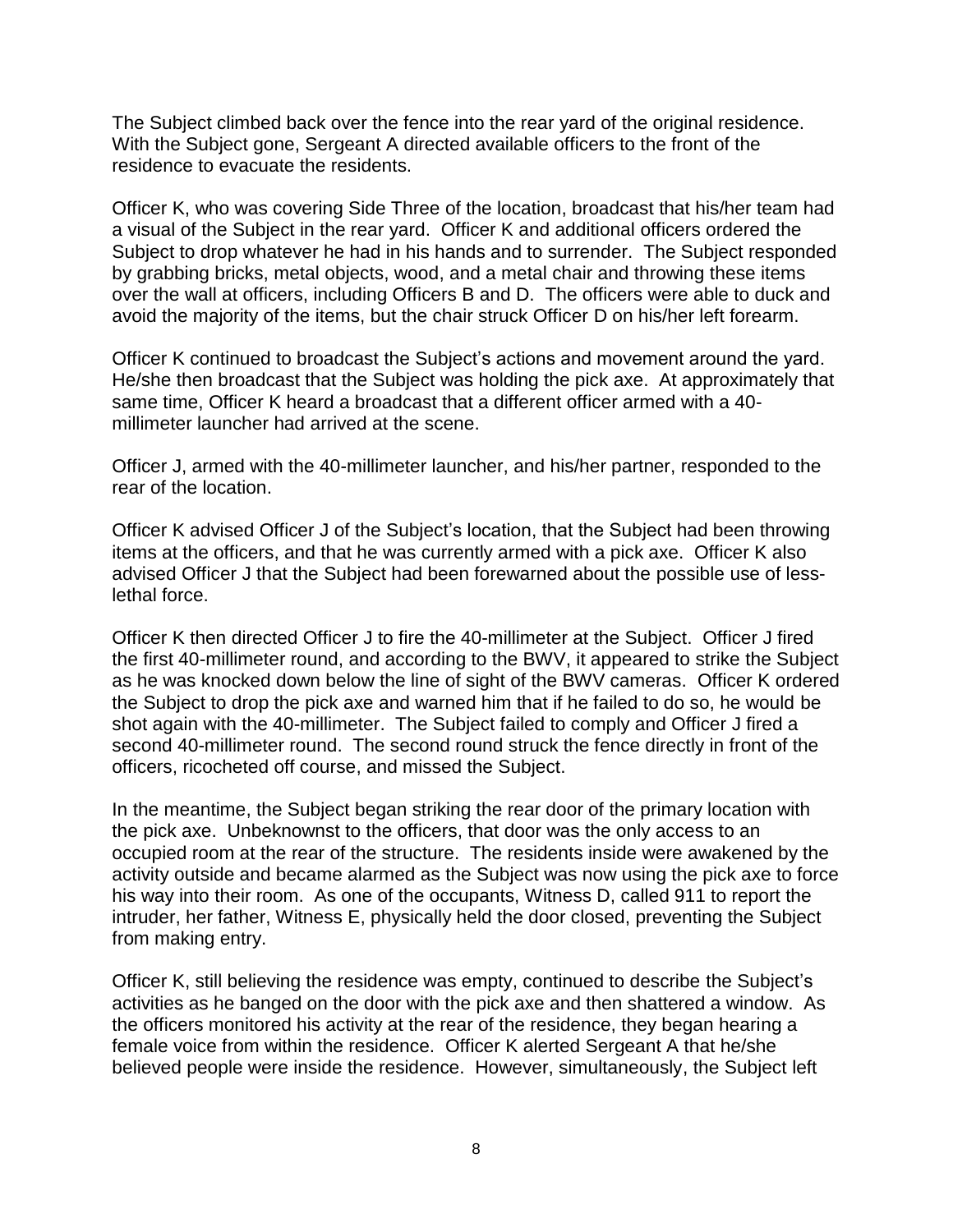the rear yard and utilized the yard on Side Two to make his way toward the front of the location.

Officer F, from his/her position of cover, saw the Subject exit the side gate with the pick axe and walk into the front door of the house. He/she yelled his observations to Sergeant A who, fearing the Subject now had access to the residents, began forming a contact team to approach and enter the residence.

The contact team consisted of Sergeant A and several officers that included Officers G and E. Sergeant A would act as the supervisor, and gave each of the officers a specific assignment that included less-lethal and arrest team responsibilities. The contact team was assembled on the sidewalk close to the target location when the Subject exited the front door.

Meanwhile, Officer F alerted everyone at the front of the location that the Subject had exited the residence. According to Officers F and his/her "spotter," the Subject was holding the pick axe in his right hand in an elevated position as he walked at a fast pace toward the officers' position and that of the contact team. Believing his/her team would shortly be exposed, Sergeant A directed the officers to redeploy to other cover.

According to Officer F, he/she was aware that the contact team had formed on the sidewalk near the primary location. With the Subject armed with the pick axe and approaching the sidewalk at a fast pace, he/she (Officer F) was concerned the Subject would attack Sergeant A's team, his/her "spotter," or Officer F him/herself.

Officer F yelled, "Drop the axe, drop the axe." According to Officer F, the Subject did not slow his pace nor display any actions that would lead Officer F to believe the Subject was going to stop his advance or drop the pick axe. According to Officer F, he/she was in fear for his/her life and the lives of his/her fellow officers. With the Subject approximately 14 feet from the end of the driveway, Officer F switched the selector switch on his/her rifle from safe to fire. Officer F fired one round from his/her rifle from an approximate distance of 48 feet, striking the Subject in the chest.

The Subject fell onto the driveway with the pick axe in his hand. Sergeant A directed the contact team to approach the Subject. As the team approached, the Subject released the pick axe and rolled over onto his back. Officers E and G handcuffed the Subject while the rest of the team provided cover.

Officer F instructed the arrest team to place the Subject on his side "in order to allow him to breathe."

Sergeant A called for a Rescue Ambulance (RA) that had been staged at the intersection to respond and render aid to the Subject. Los Angeles Fire Department Firefighter/Paramedics rendered aid and transported the Subject to a local hospital. The Subject failed to respond to lifesaving treatment in the emergency room and passed away.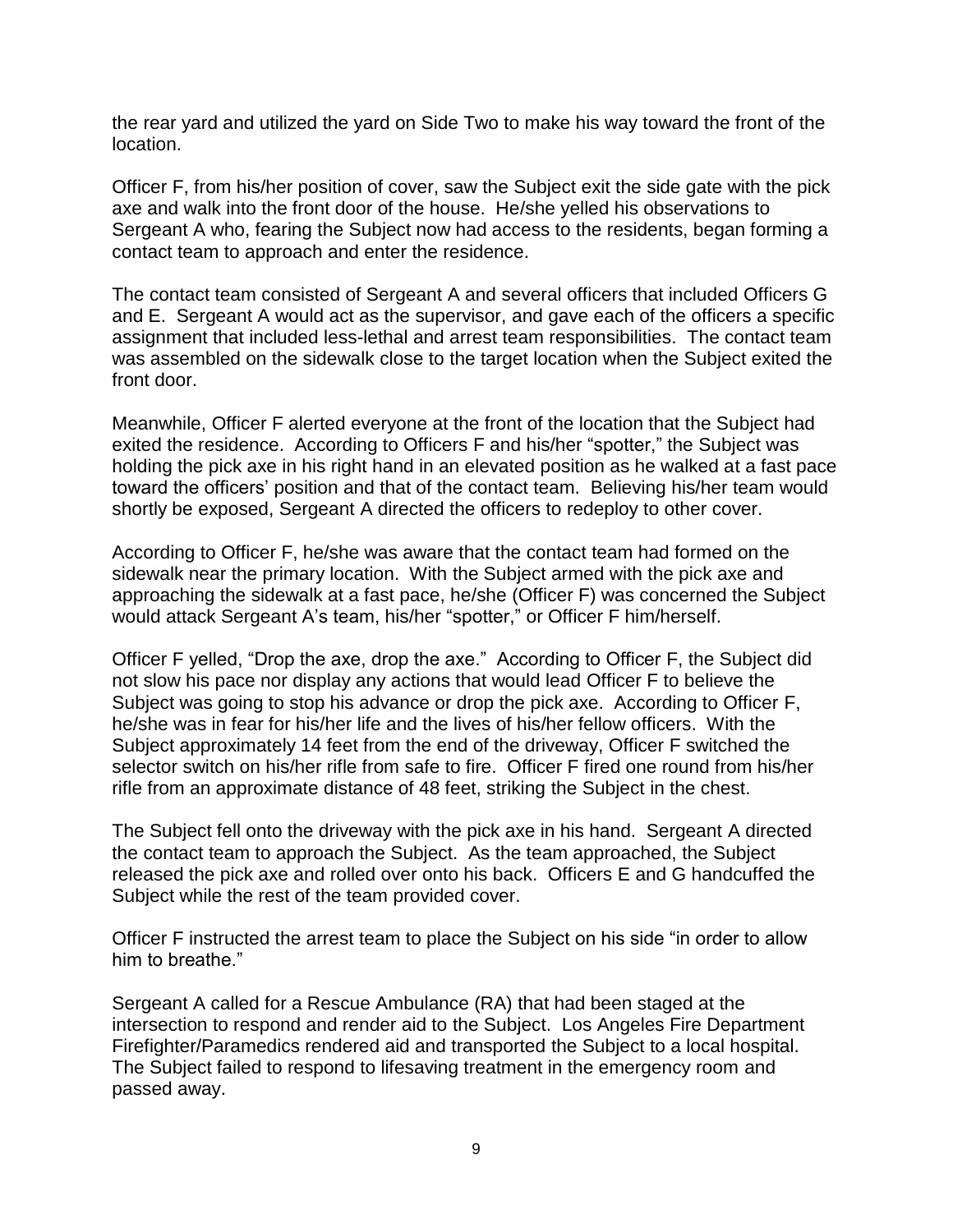# **Los Angeles Board of Police Commissioners' Findings**

The BOPC reviews each Categorical Use of Force incident based upon the totality of the circumstances, namely all of the facts, evidence, statements and all other pertinent material relating to the particular incident. In every case, the BOPC makes specific findings in three areas: Tactics of the involved officer(s); Drawing/Exhibiting of a firearm by any involved officer(s); and the Use of Force by any involved officer(s). Based on the BOPC's review of the instant case, the BOPC made the following findings:

## **A. Tactics**

The BOPC found Sergeants A and B, and Officers A, D, E, F, G, H, I, and J's tactics to warrant a Tactical Debrief.

## **B. Drawing and Exhibiting**

The BOPC found Sergeant A and Officers A, and F's drawing and exhibiting of a firearm to be In Policy.

## **C. Less-Lethal Use of Force**

The BOPC found Officers D, E, G, H, I, and J's less-lethal use of force to be In Policy.

## **D. Lethal Use of Force**

The BOPC found Officer F's lethal use of force to be In Policy.

## **Basis for Findings**

In making its decision in this matter, the Commission is mindful that every "use of force by members of law enforcement is a matter of critical concern both to the public and the law enforcement community. It is recognized that some individuals will not comply with the law or submit to control unless compelled to do so by the use of force; therefore, law enforcement officers are sometimes called upon to use force in the performance of their duties. It is also recognized that members of law enforcement derive their authority from the public and therefore must be ever mindful that they are not only the guardians, but also the servants of the public. The Department's guiding value when using force shall be reverence for human life. Officers shall attempt to control an incident by using time, distance, communications, and available resources in an effort to de-escalate the situation, whenever it is safe and reasonable to do so. When warranted, Department personnel may objectively use reasonable force to carry out their duties. Officers who use unreasonable force degrade the confidence of the community we serve, expose the Department and fellow officers to legal and physical hazards, and violate the rights of individuals upon whom unreasonable force is used. Conversely, officers who fail to use force when warranted may endanger themselves, the community and fellow officers." (Use of Force Policy, Los Angeles Police Department Manual.)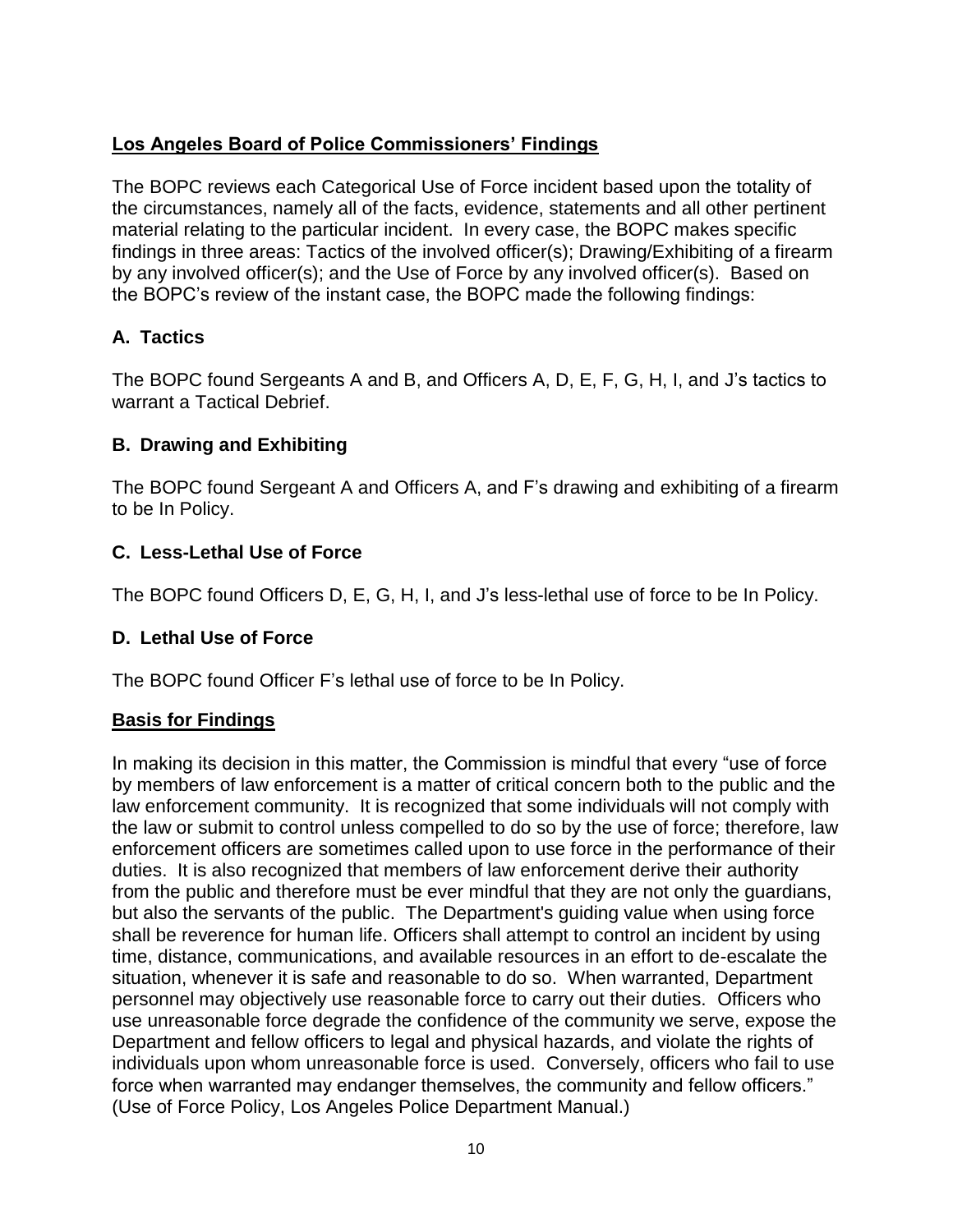The Commission is cognizant of the legal framework that exists in evaluating use of force cases, including the United States Supreme Court decision in Graham v. Connor, 490 U.S. 386 (1989), that:

"The reasonableness of a particular use of force must be judged from the perspective of a reasonable officer on the scene, rather than with the 20/20 vision of hindsight. The calculus of reasonableness must embody allowance for the fact that police officers are often forced to make split-second judgments – in circumstances that are tense, uncertain and rapidly evolving – about the amount of force that is necessary in a particular situation."

The Commission is further mindful that it must evaluate the actions in this case in accordance with existing Department policies. Relevant to our review are Department policies that relate to the use of force:

Law enforcement officers are authorized to use deadly force to:

- Protect themselves or others from what is reasonably believed to be an imminent threat of death or serious bodily injury; or
- Prevent a crime where the subject's actions place person(s) in imminent jeopardy of death or serious bodily injury; or
- Prevent the escape of a violent fleeing felon when there is probable cause to believe the escape will pose a significant threat of death or serious bodily injury to the officer or others if apprehension is delayed. In this circumstance, officers shall to the extent practical, avoid using deadly force that might subject innocent bystanders or hostages to possible death or injury.

The reasonableness of an Officer's use of deadly force includes consideration of the officer's tactical conduct and decisions leading up to the use of deadly force. (Use of Force Policy, Los Angeles Police Department Manual.)

An officer's decision to draw or exhibit a firearm should be based on the tactical situation and the officer's reasonable belief that there is a substantial risk that the situation may escalate to the point where deadly force may be justified. (Los Angeles Police Department Manual.)

Tactical de-escalation involves the use of techniques to reduce the intensity of an encounter with a subject and enable an officer to have additional options to gain voluntary compliance or mitigate the need to use a higher level of force while maintaining control of the situation. Tactical de-escalation does not require that an officer compromise his or her safety or increase the risk of physical harm to the public. De-escalation techniques should only be used when it is safe and prudent to do so. (Tactical De-Escalation Techniques, October 2016.)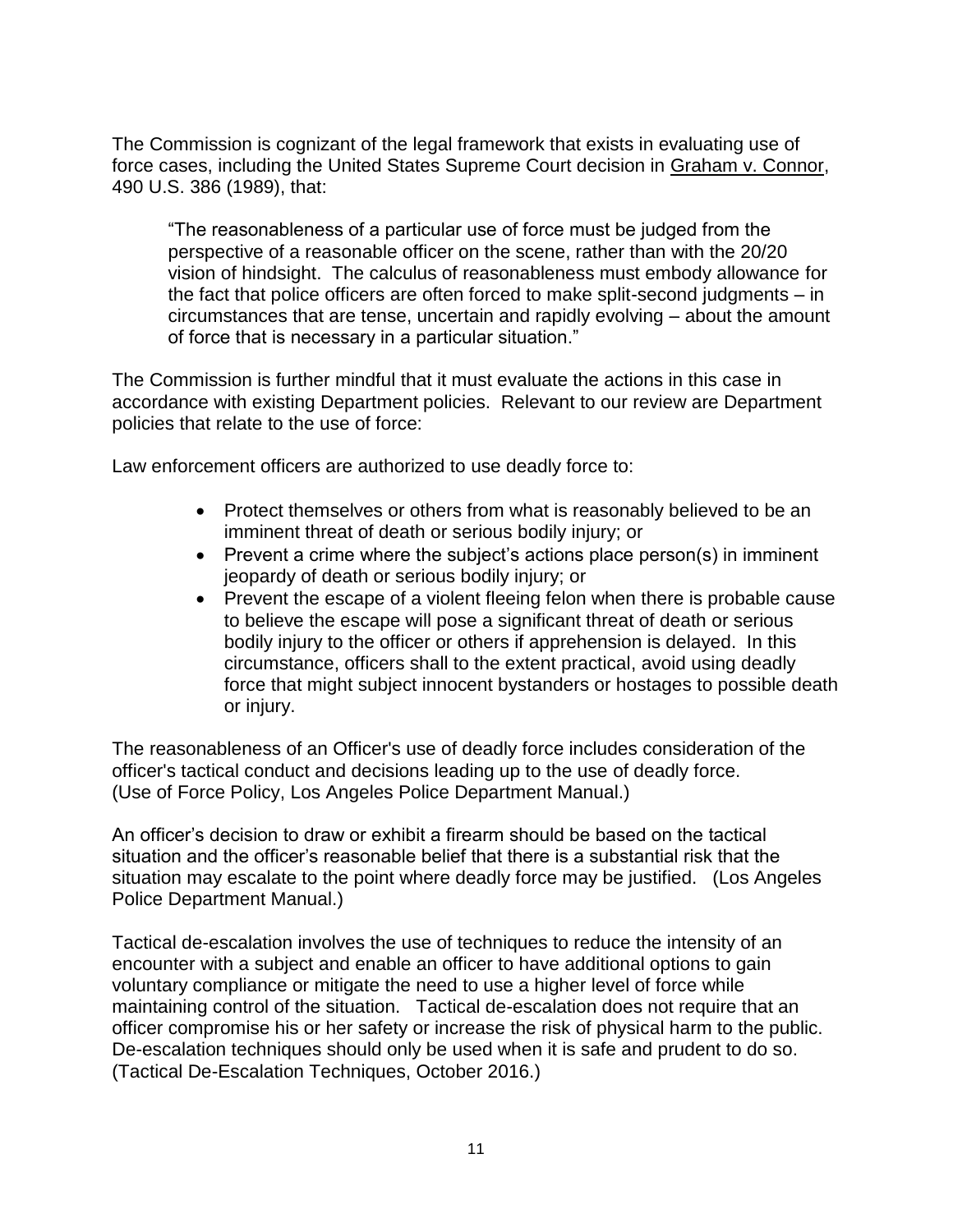## **A. Tactics**

• In its analysis of this incident, the BOPC identified the following tactical considerations:

### **1. Non-Conflicting Simultaneous Commands**

The investigation revealed that multiple officers gave simultaneous commands to the Subject during the incident.

#### **2. TASER Target Areas**

The investigation revealed that Officer E aimed at the Subject's chest area when discharging the TASER.

#### **3. Ballistic Helmets**

The investigation revealed that some of the officers did not don their ballistic helmets during this incident.

#### **4. Preservation of Evidence**

The investigation revealed that Sergeant A directed an officer to kick the axe away from the Subject to prevent him from re-arming himself. In this case, it was understandable because the risk of the Subject re-arming himself outweighed the benefits of leaving the evidence in place.

• The BOPC also considered the following:

## **1. BWV Activation**

The investigation revealed that Officer J activated his/her BWV after he/she discharged his/her 40mm Less-Lethal Launcher.

#### **2. Required Equipment**

The investigation determined that Sergeant A was not in possession of his/her Hobble Restraint Device or his/her OC Spray.

#### **3. Command and Control**

Sergeant A responded and assumed the role of IC. He/she assessed the situation and based upon exigent circumstances, he/she formulated a tactical plan to approach the Subject and take him into custody. Sergeant A assigned each officer specific roles and responsibilities, including lethal, less-lethal,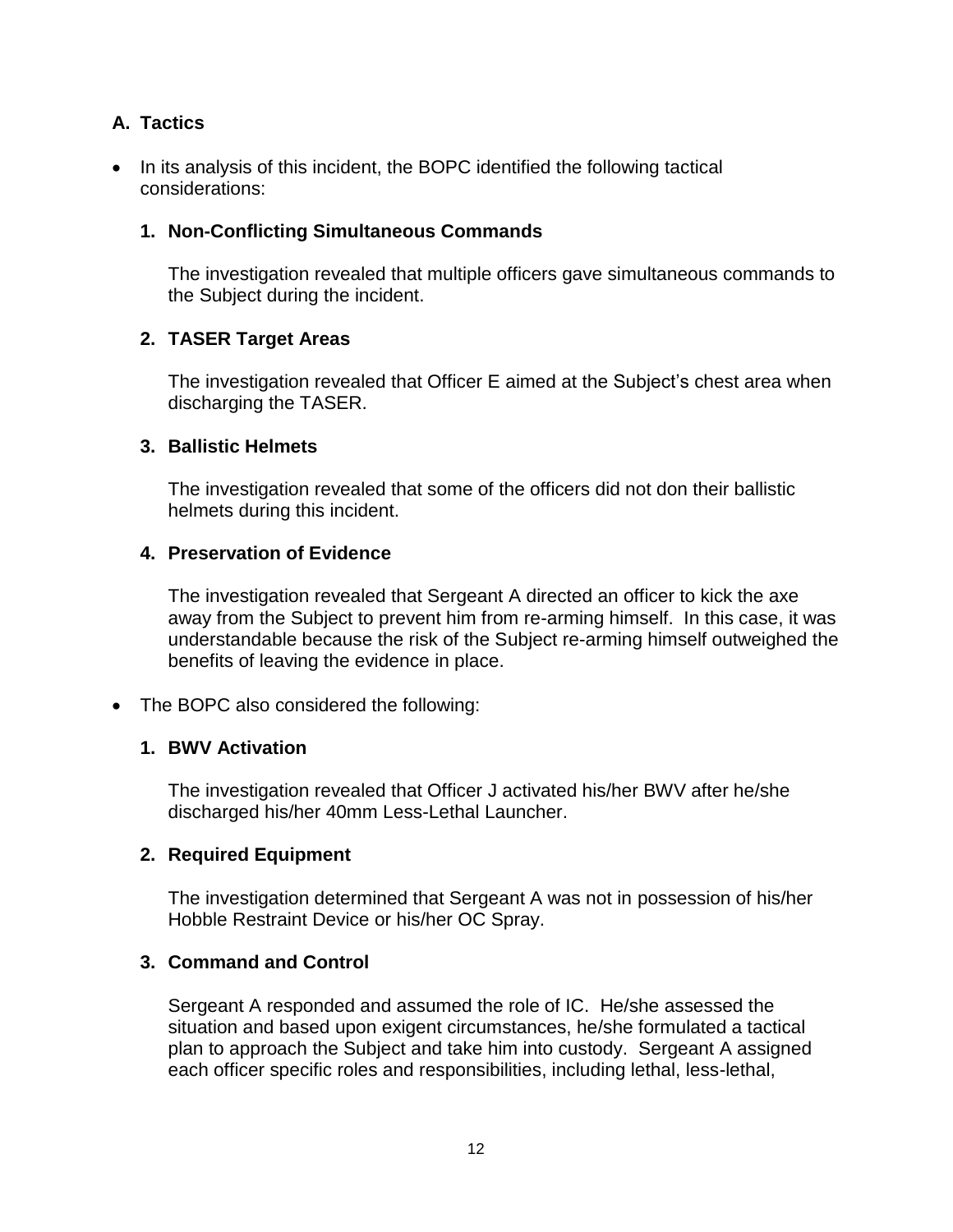communications, and arrest. Sergeant A ensured that the officers understood the tactical plan and explained the exigent circumstances of the situation.

Lieutenant A responded and assumed the role of IC after being briefed by Sergeant A. Lieutenant A assigned Sergeant A to continue oversight of the tactical operation. Lieutenant A also established a CP and requested the response of Metropolitan Division SWAT.

Throughout the incident, Sergeant A displayed a calm and professional demeanor. Sergeant A provided clear and concise direction and continually ensured all personnel understood the mission and their specific assignments.

Sergeant A ensured there was adequate containment, requested additional resources, assigned specific roles and responsibilities to arriving officers, and ensured neighboring residences were evacuated. Sergeant A continuously attempted to utilize time and containment to de-escalate the situation. When additional supervisory personnel arrived, he/she briefed them on the situation and assigned them specific responsibilities.

After the OIS, Sergeant A ensured the officers remained calm and focused. He/she again formulated a tactical plan to safely approach and take the Subject into custody.

Sergeant B responded and met with Sergeant A. Sergeant B assumed supervisory responsibility of the rear of the residence. Sergeant B assigned each officer specific roles, including lethal and less-lethal responsibilities. Sergeant B provided timely updates on the Subject's actions and location and continuously verbalized with the Subject in an attempt to de-escalate the situation and get him to surrender peacefully.

Sergeant C responded and ensured that the involved officers were separated and monitored. Additionally, Sergeant C obtained a Public Safety Statement from Officer F.

The actions of Lieutenant A, along with Sergeants B and C, were consistent with Department supervisory training.

• The evaluation of tactics requires that consideration be given to the fact that officers are forced to make split-second decisions under very stressful and dynamic circumstances. Tactics are conceptual and intended to be flexible and incident specific, which requires that each incident be looked at objectively and the tactics be evaluated based on the totality of the circumstances.

Each tactical incident also merits a comprehensive debriefing. In this case, there were identified areas where improvement could be made. A Tactical Debrief is the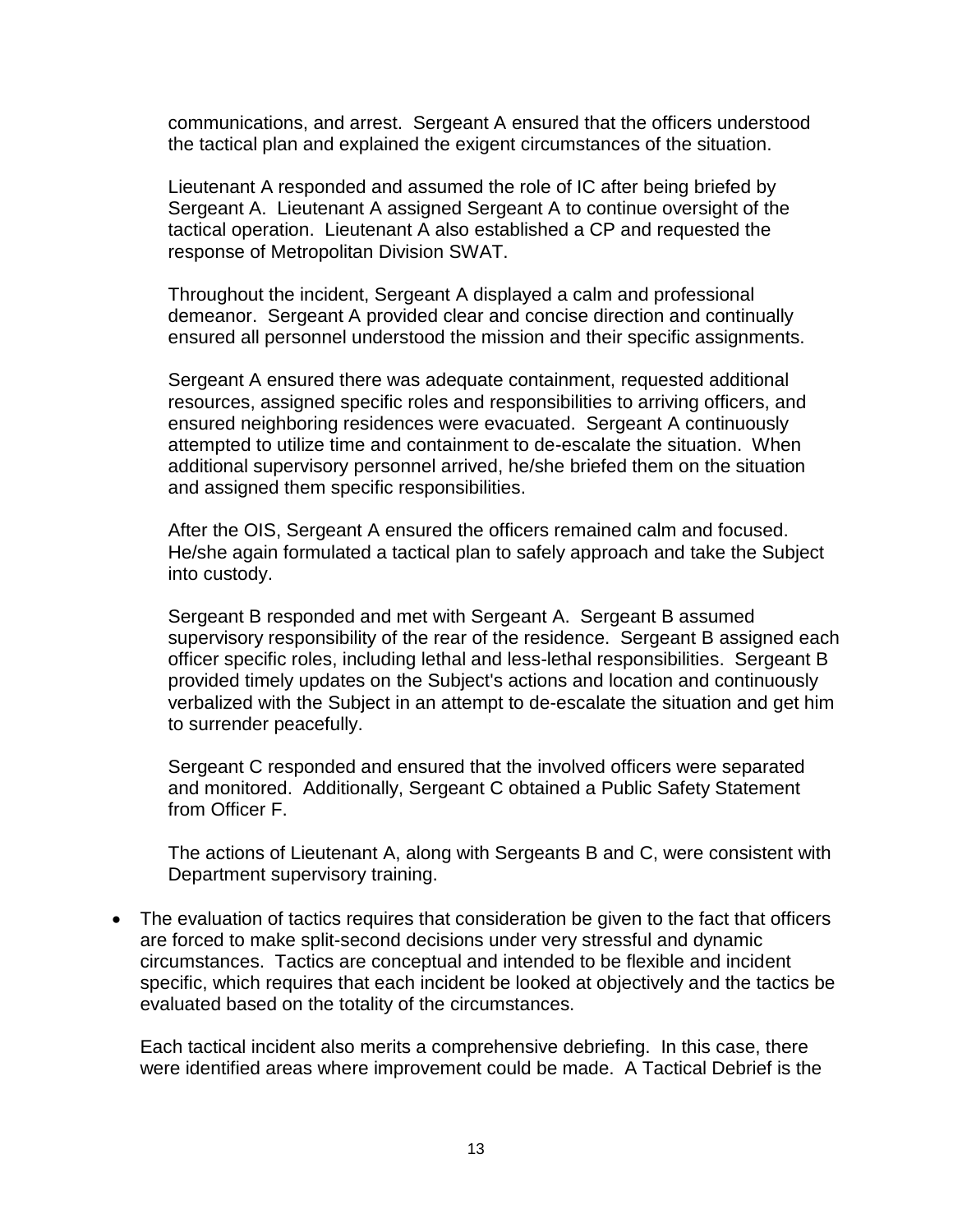appropriate forum for the involved personnel to discuss individual actions that took place during this incident.

The BOPC found Sergeants A and B, and Officers A, D, E, F, G, H, I, and J's tactics to warrant a Tactical Debrief.

### **B. Drawing and Exhibiting**

• According to Officer A, upon arrival, he/she exited the police vehicle and began to approach the residence. Based upon the information that the Subject was armed with a knife and could be lying in wait to attack the officers, Officer A drew his/her service pistol.

According to Officer A, he/she drew his service pistol just before the contact team started to move forward towards the Subject.

According to Officer F, he/she was instructed to grab his/her rifle and respond to the front of the residence. Officer F was advised that his/her area of responsibility would be the front driveway and anything covering the one side of the property.

According to Sergeant A, as the rescue team redeployed with Witness A back to the front of the driveway, he/she drew his service pistol and covered the roof area of the residence.

Based on the totality of the circumstances, the BOPC determined that an officer and supervisor, with similar training and experience as Sergeant A and Officers F and A, while faced with similar circumstances, would reasonably believe that there was a substantial risk the situation may escalate to the point where deadly force may be justified.

Therefore, the BOPC found Sergeant A, along with Officers A and F's drawing and exhibiting of a firearm to be In Policy.

## **C. Less-Lethal Use of Force**

• **Officer D** – Beanbag shotgun, six super sock rounds, in three sequences of fire.

First Sequence – (Beanbag shotgun, four super-sock rounds)

According to Officer D, the Subject did not comply with multiple Use of Force warnings and commands to surrender. In addition, two separate TASER deployments were ineffective. At that point, the Subject appeared to be aggravated and began to head towards the front door of the residence where Witness A was located. Officer D discharged one round from his/her beanbag shotgun at the Subject because Officer D believed the Subject was still armed with a knife and was going to go back in the residence and attack Witness A again.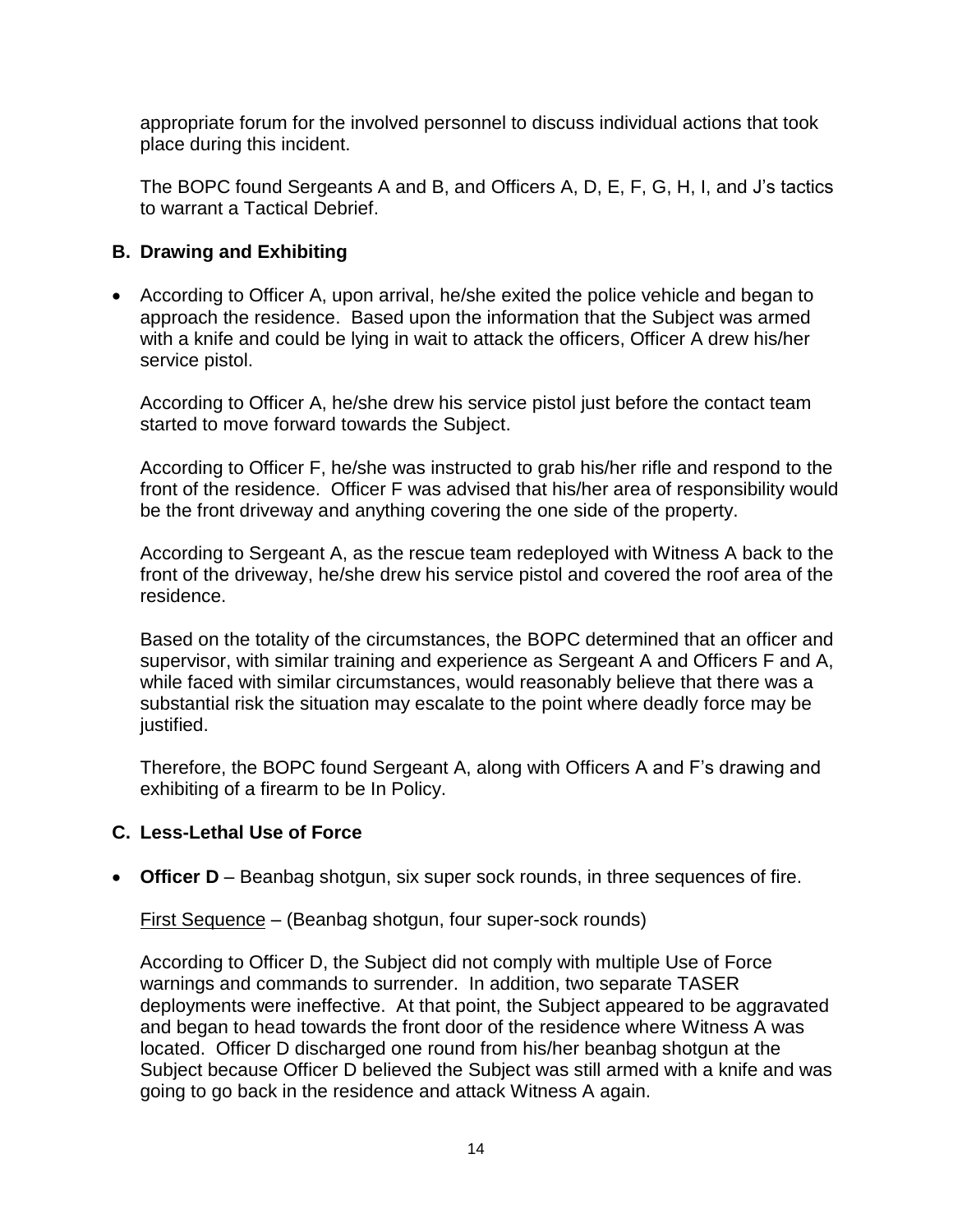According to Officer D, he/she assessed and observed that the beanbag round hit the Subject in the stomach, but it didn't really do anything because the Subject barely flinched. Officer D then observed that the Subject was turned away from him/her, so Officer D aimed for the Subject's buttocks area and discharged a second round from his/her beanbag shotgun at the Subject to stop his actions.

According to Officer D, he/she assessed and observed that the second beanbag round had no effect on the Subject. Sergeant A then directed Officer D to aim lower. Officer D discharged a third round from his/her beanbag shotgun at the Subject's thigh to stop his actions.

According to Officer D, he/she assessed and observed that the Subject swatted at the beanbag round like it had been a bug or something that annoyed him. Officer D then discharged a fourth round from his/her beanbag shotgun at the Subject, striking him on the thigh again.

Second Sequence – (Beanbag shotgun, one super-sock round)

According to Officer D, the Subject began to throw pieces of pottery at the officers. Officer D then discharged a fifth round from his/her beanbag shotgun at the Subject's stomach to stop his actions.

Third Sequence – (Beanbag shotgun, one super-sock round)

According to Officer D, he/she believed the Subject was going to come over the top of the Scion vehicle, so he/she fired a sixth round from his/her beanbag shotgun at the Subject's stomach to stop his actions.

• **Officer E –** (TASER, two, five-second TASER activations, in probe mode, from an approximate distance of 11 feet)

According to Officer E, the Subject did not comply with the Use of Force warning and additional commands to move away from the vehicles and put his hands up. Knowing that there was a wounded victim inside the residence who needed aid, Officer E stepped forward about two feet to make sure the TASER darts made contact with the Subject. Officer E then deployed his/her TASER at the Subject for one five-second burst, in probe mode.

According to Officer E, he/she observed that the TASER had very little effect on the Subject. He/she then heard Sergeant A tell him/her to discharge his/her TASER at the Subject one more time. Officer E deployed his/her TASER at the Subject for a second five-second burst, in probe mode.

At this time, Sergeant A deemed that the Subject was unsafe to approach because the Subject had just stabbed Witness A, and the officers did not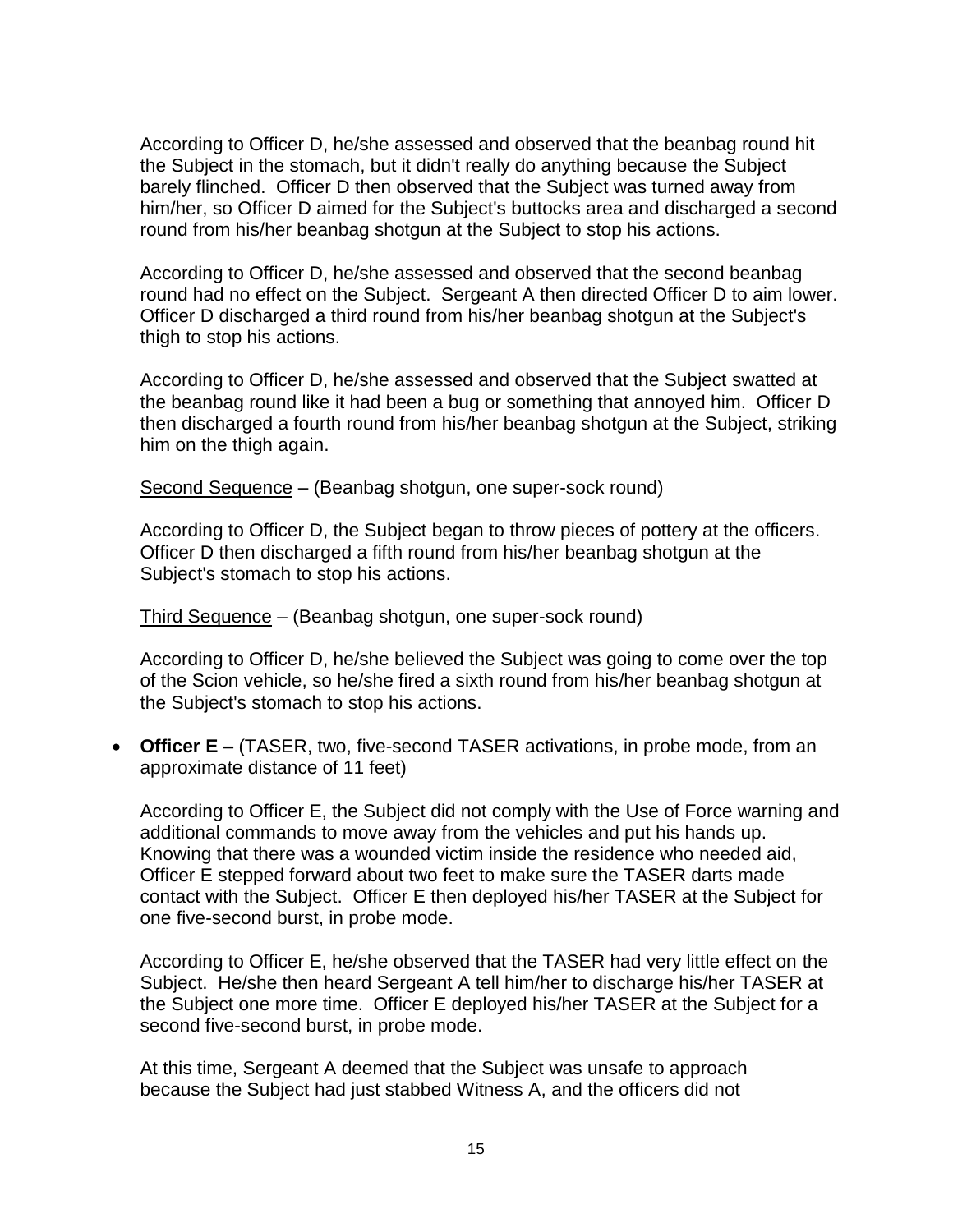know where the knife was located. Sergeant A then directed Officer E to move forward about another three feet and deploy the TASER at the Subject.

• **Officer G –** (TASER, one, four-second TASER activation and four, five-second TASER activations, in probe mode, from an approximate distance of 11 feet)

According to Officer G, he/she observed that the Subject was standing in between two cars and was not complying with the officers' Use of Force warning and commands to surrender. The Subject had a blank stare on his face, and Officer G believed the Subject was under the influence. Officer G then heard a TASER being discharged and observed the Subject take the darts out, turn around, and start walking towards the front of the residence. Believing the Subject was armed with a knife and was going to go inside the house, Officer G deployed his/her TASER at the Subject, in probe mode, to stop the Subject's actions.

According to Officer G, he/she assessed and observed that the first TASER activation had no effect on the Subject. Believing the Subject was still a threat, Officer G activated his/her TASER two additional times, in probe mode, to stop the Subject's actions.

According to Officer G, he/she believed he/she activated his/her TASER for a total of three, five-second activations, in probe mode.

The investigation revealed that there was a total of five activations, in probe mode, from Officer G's TASER. The first activation had a four second cycle, while the other four activations each had a five second cycle.

• **Officer H** – (TASER, one five-second TASER activation, in probe mode, from an approximate distance of 10 feet)

According to Officer H, he/she was continuously trying to de-escalate the situation by calling the Subject by his first name and verbalizing with him to go down to his knees. After the Subject threw the chair at him and Officer I, Officer I observed that the Subject was about to grab a large ceramic flower pot. In an effort to protect him/herself and Officer I, Officer H deployed his/her TASER at the Subject, in probe mode, to stop his actions.

• **Officer I** – (Beanbag shotgun, three super sock rounds, in three sequences of fire)

First Sequence – (Beanbag shotgun, one super-sock round)

According to Officer I, the Subject was not complying with several verbal commands to surrender. The Subject began to get violent, bladed his body, and started getting into a fighting stance. The Subject had a look on his face, an eerie stare, that Officer I had never seen before. After confirming with Sergeant A that he/she wanted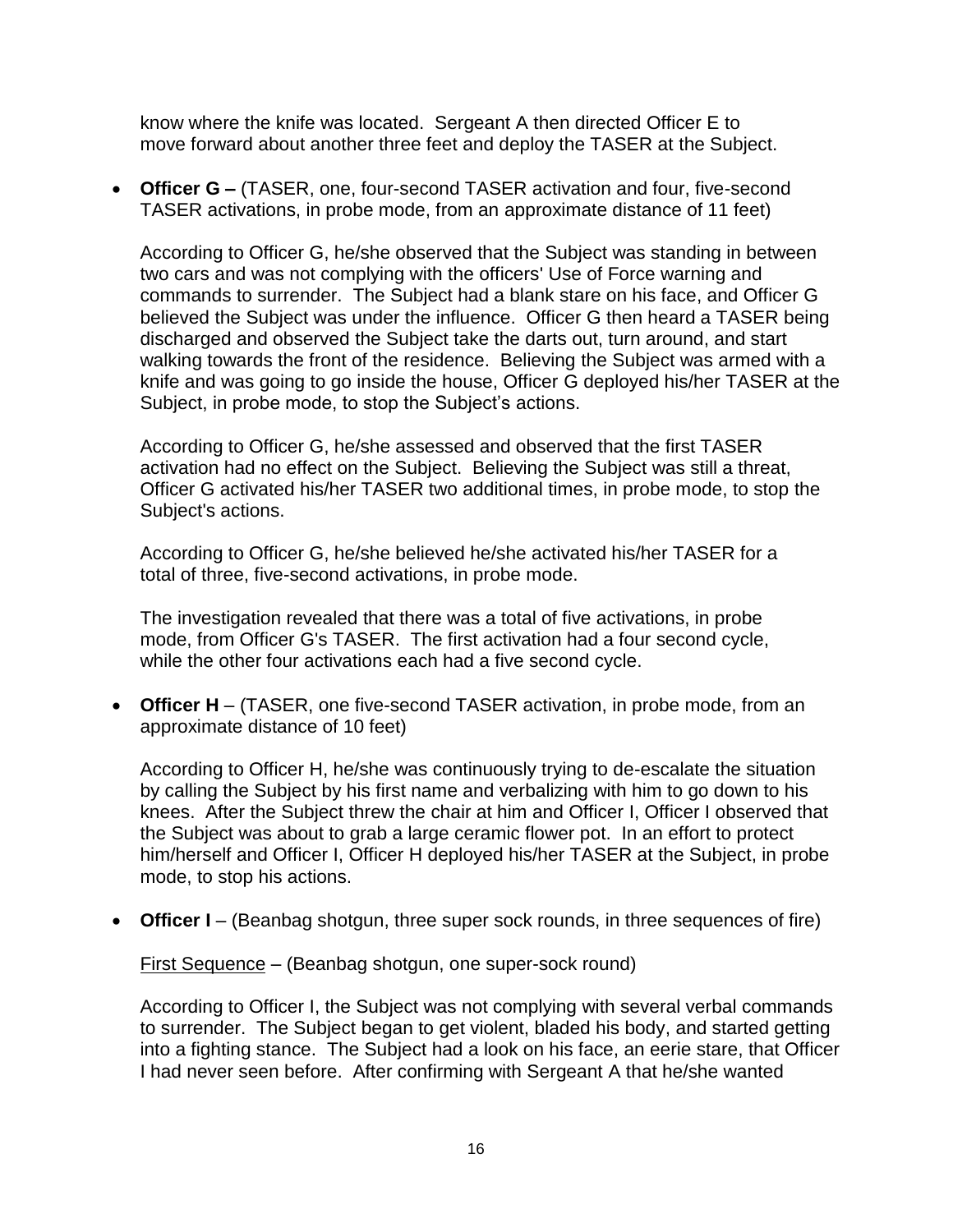Officer I to deploy the beanbag shotgun, Officer I aimed for the Subject's abdomen and discharged one round from his/her beanbag shotgun.

## Second Sequence – (Beanbag shotgun, one super-sock round)

According to Officer I, after discharging his/her first round, he/she assessed and observed that the beanbag round did not have an effect on the Subject. At that point, officers continued to give the Subject verbal commands to get on the floor and get on his knees. The Subject became more agitated and started to cuss at them. Sergeant A then directed Officer I to deploy a second round from his/her beanbag shotgun. At that moment, the Subject grabbed a chair and started to move. As the Subject proceeded to throw the chair at him/her and Officer H, Officer I discharged a second round from his/her beanbag shotgun at the Subject's abdomen to stop his actions.

## Third Sequence – (Beanbag shotgun, one super-sock round)

According to Officer I, the Subject proceeded to throw large pieces of the clay pot at the officers and then climbed on the front of his vehicle. After Officer D shot his/her beanbag shotgun, Sergeant A requested another beanbag. At that point, Officer I did not know if the Subject was going to climb over the vehicle and advance towards them, so Officer I aligned his/her sights towards the Subject's abdomen and discharged one round from his/her beanbag shotgun at the Subject to stop his actions.

• **Officer J** – (40mm, two projectile rounds)

# First Round

According to Officer J, he/she observed that the Subject was armed with a full-size axe or pickaxe in his hand and was making his way in the officers' direction. Officer J gave the Subject commands to drop the axe. The Subject did not comply with the commands. Believing the Subject was going to come through the fence, Officer J discharged one round from his/her 40mm Less-Lethal Launcher at the Subject's lower abdomen to stop the threat.

## Second Round

According to Officer J, he/she assessed and observed that the Subject had gone down and momentarily sat with the axe in his hand. As Officer J was re-loading, the Subject stood up and started to come towards them again. Officer J assessed and discharged a second round from his/her 40mm Less-Lethal Launcher at the Subject's thigh and hip area to stop the threat. He/she observed that the projectile round struck the fence in front of him/her and did not believe the round struck the Subject.